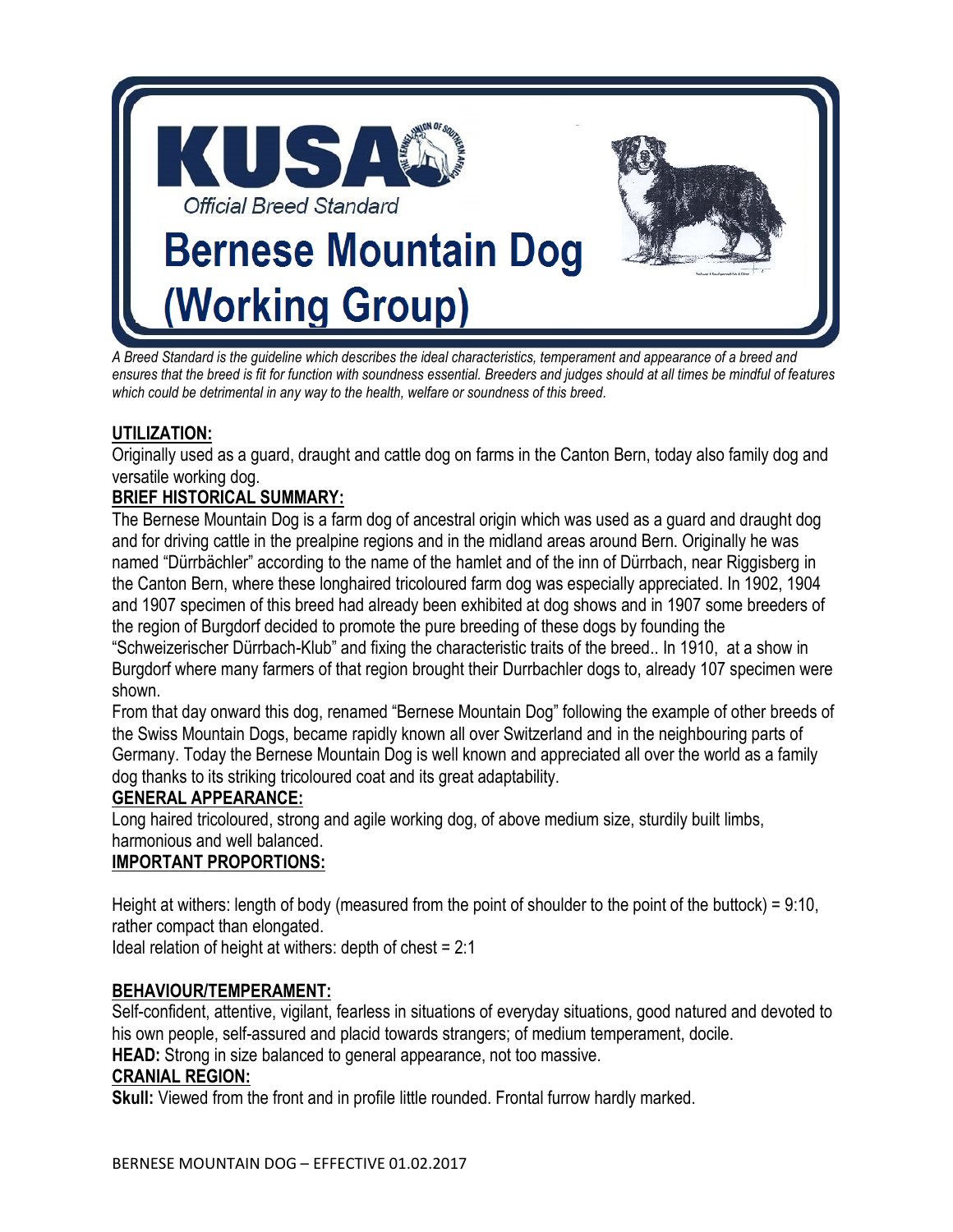**Stop:** Well defined, but without being too pronounced. **FACIAL REGION:** 

**Nose:** Black

**Muzzle**: Strong, of medium length; nasal bridge straight.

**Lips:** Close fitting; black.

**Jaws/Teeth:** Strong, complete scissor bite (molars 3 (M3) are not taken into consideration). Pincer bite accepted.

**Eyes**: Dark brown, almond shaped, with well-fitting eyelids. Neither too deep-set nor prominent. Loose eyelids are faulty.

**Ears:** Medium sized, set high, triangular in shape, slightly rounded at the tips in repose hanging flat and close to the head. When alert, the rear part of the set-on is raised while the front edge of the ear remains close to the head.

**NECK:** Strong, muscular, of medium length.

# **BODY:**

**Topline:** From the neck running slightly downwards to the withers in a harmonious line, then running on straight and level.

**Back:** Firm, straight and level.

Loins: Broad and strong; seen from above slightly less broad than the chest.

**Croup:** Slightly rounded.

**Chest:** Broad and deep, reaching to the elbows; forechest distinctly developed; ribcage of wide-oval section extending as well back as possible.

Underline/Belly: Slightly rising from chest to hindquarters.

**Tail**: Bushy, reaching at least to the hocks; hanging straight down when at rest; carried level with back or slightly above when moving.

#### **LIMBS:**

Strong bones.

#### **FOREQUARTERS:**

**General appearance:** Forelegs standing rather wide apart, straight and parallel.

**Shoulders:** Shoulder-blades long, strong and well laid back, forming a not too obtuse angle with the upper arm, well attached to the chest, well muscled.

**Upper arm:** Long, set oblique.

**Elbows:** Close fitting; neither turned in nor out.

**Forearm:** Strong, straight.

**Pasterns:** Seen from the side almost upright, firm; seen from the front in straight line with the forearm. **Forefeet:** Short, roundish; with well-knit, well arched toes. Turned neither in nor out.

#### **HINDQUARTERS:**

**General appearance:** Seen from the rear straight and parallel, not too close.

Upper Thigh: Long, broad, strong and well muscled.

**Hocks joint:** Strong, well angulated.

**Metatarsus:** Set almost vertically. Dewclaws to be removed (except in those countries where is is prohibited by law)

**Hind feet:** Slightly less arched than forefeet, turned neither in nor out.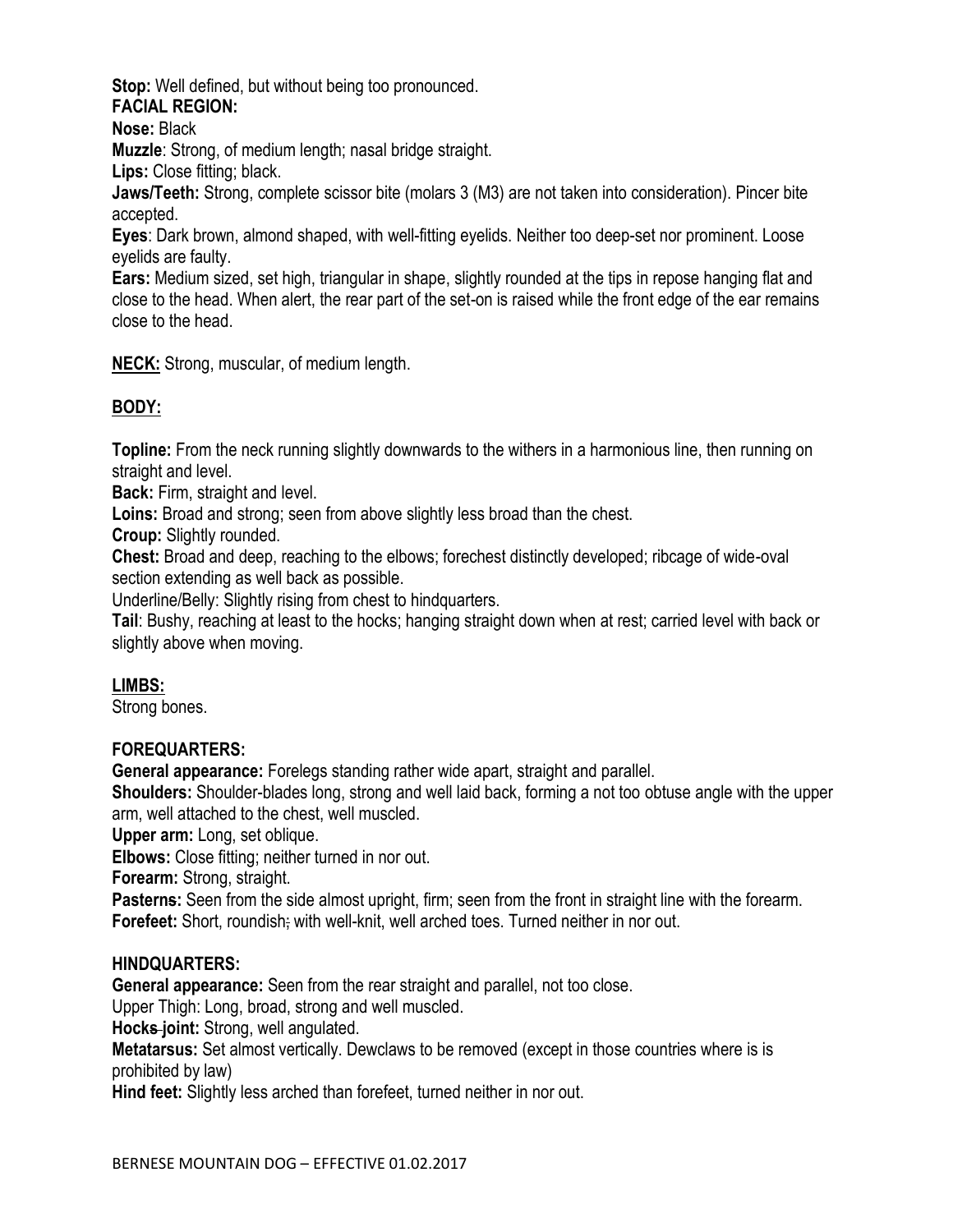### **GAIT/MOVEMENT:**

Sound and balanced movement in all gaits, covering a lot of ground; free stride reaching well out in front, with plenty of drive from behind; at the trot, coming and going, legs moving forward in a straight line.

# **COAT**

**Hair:** Long, shining, smooth or slightly wavy.

**Colour:** Jet black with rich tan markings on cheeks, over the eyes, on all four legs and on the chest, and with white markings as follows :

Clean white symmetrical markings on the head : blaze extending towards the nose on both sides to a muzzle band; the blaze should not reach the tan markings above the eyes, and the white muzzle band should not extend beyond the corners of the mouth,

Moderately large, unbroken white markings on throat and chest,

Desirable : white feet

: white tip of tail

Tolerated : small white patch on nape of neck

: small white anal patch.

# **SIZE:**

**Height at withers:** dogs: 64-70 cms at withers, ideal size 66-68 cms. bitches: 58-66 cms at withers, ideal size 60-63 cms.

#### **FAULTS:**

Any departure from the foregoing points should be considered a fault: and the seriousness with which the fault should be regarded should be in exact proportion to its degree and its effect upon the health and welfare of the dog. Unsure Behaviour

Fine bones structure

Irregular set of the incisors provided that the bite remains correct. Absence of any other than 2 PM1 (premolar 1); the M3 (molars 3) are not taken into consideration

Coat: Distinctly curly coat Faults of colour and markings: Absence of white on head Blaze too large and/or muzzle band reaching noticeably beyond the corners of the mouth. White collar Large white patch on nape of neck (maximum diameter more than 6cm)

White anal patch (maximum size 6cm). White markings on forelegs reaching distinctly beyond halfway of pasterns ("boots") Disturbingly asymmetrical white markings on head and/or chest Black ticks and stripes within the white on the chest "Dirty" white (strong spots of pigmentation) Black coat with a touch of brown or red